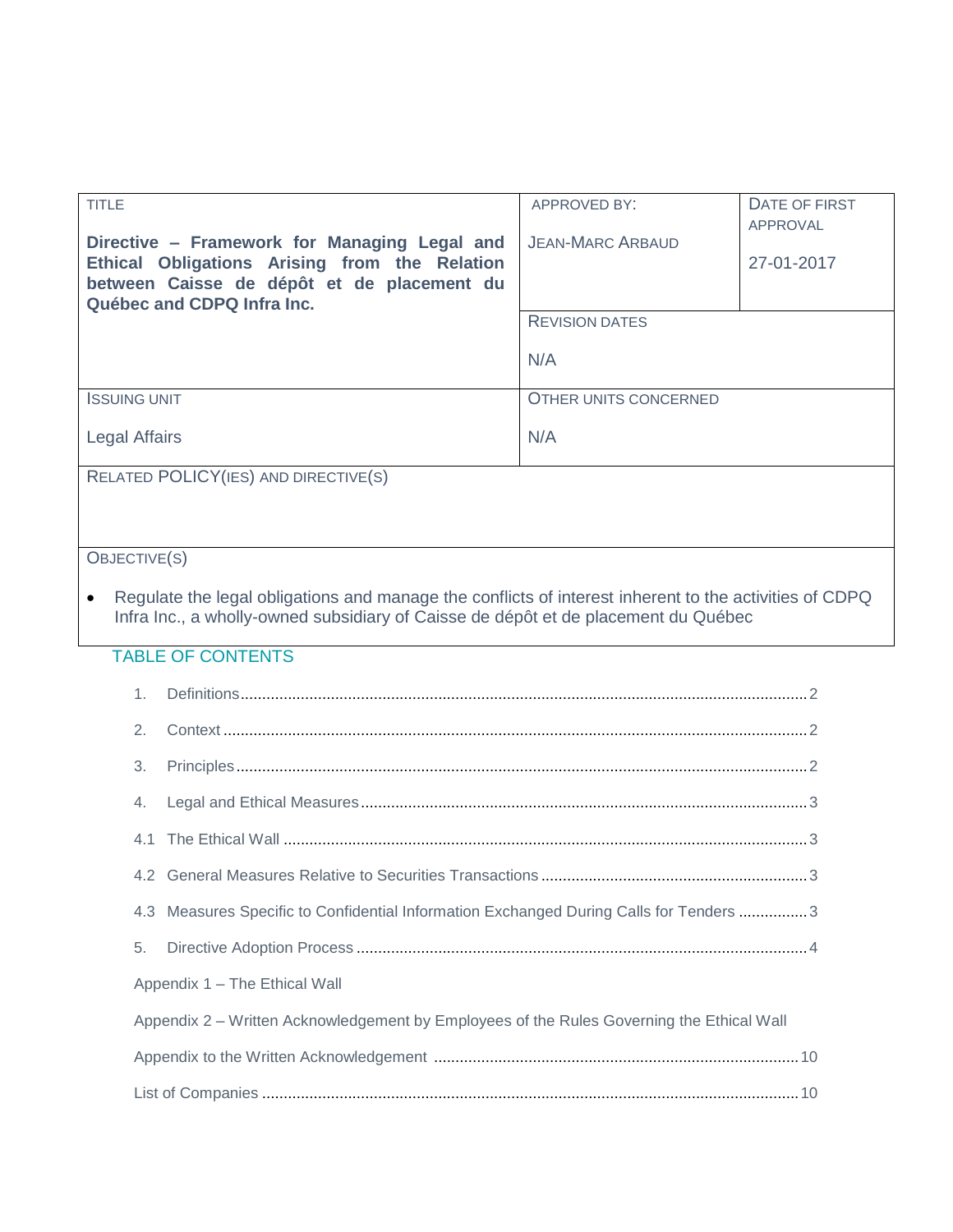## <span id="page-1-0"></span>**1. DEFINITIONS**

- *Call for Tenders*: The tendering processes launched by CDPQ Infra and for which CDPQ Infra assumes, directly or indirectly, responsibility for implementation within the framework of executing the infrastructure project including, most specifically, the REM project, which involves eventual conclusion of two major contracts, i.e. one contract relating to Engineering, Procurement and Construction of the infrastructures (EPC Contract) and one contract to supply the Rolling Stock, Systems, Operation and Maintenance Services (RSSOM Contract).
- *CDPQ Infra*: *CDPQ Infra Inc.*, a wholly-owned subsidiary of la Caisse.
- *La Caisse*: Caisse de dépôt et placement du Québec.
- *Compliance*: The person appointed by CDPQ Infra's Legal Affairs department to manage obligations arising from this Directive.
- *Confidential Information*: Any information that is confidential in nature, communicated or exchanged within the framework of Calls for Tenders, including all Privileged Information.
- *Privileged Information*: Any information as of yet unknown to the public and likely to affect decisions made by a reasonable investor.
- REM: The Réseau électrique métropolitain project.
- *Company*: A company in which la Caisse invests or could invest.
- *Proponent*: A Tendering Company or one of its members or participants who participates in a Call for Tenders.
- *Contracting company*: A company that executes a contract awarded by CDPQ Infra within the context of a Call for Tenders.

#### <span id="page-1-1"></span>**2. CONTEXT**

La Caisse holds investments in companies offering products and services in the infrastructure sector and is likely to acquire additional holdings in such companies or participate in other companies working in the same unit.

Furthermore, CDPQ Infra is responsible for implementing Calls for Tenders from public and private companies, most notably with respect to the EPC and RSSOM contracts.

#### <span id="page-1-2"></span>**3. PRINCIPLES**

With this Directive, CDPQ Infra aims to formalize its management of ethical and legal issues specific to its activities including, most notably, Calls for Tenders, as well as in relation to the activities of la Caisse, its parent company, which holds or could acquire participation in public companies who participate or will participate in Calls for Tenders.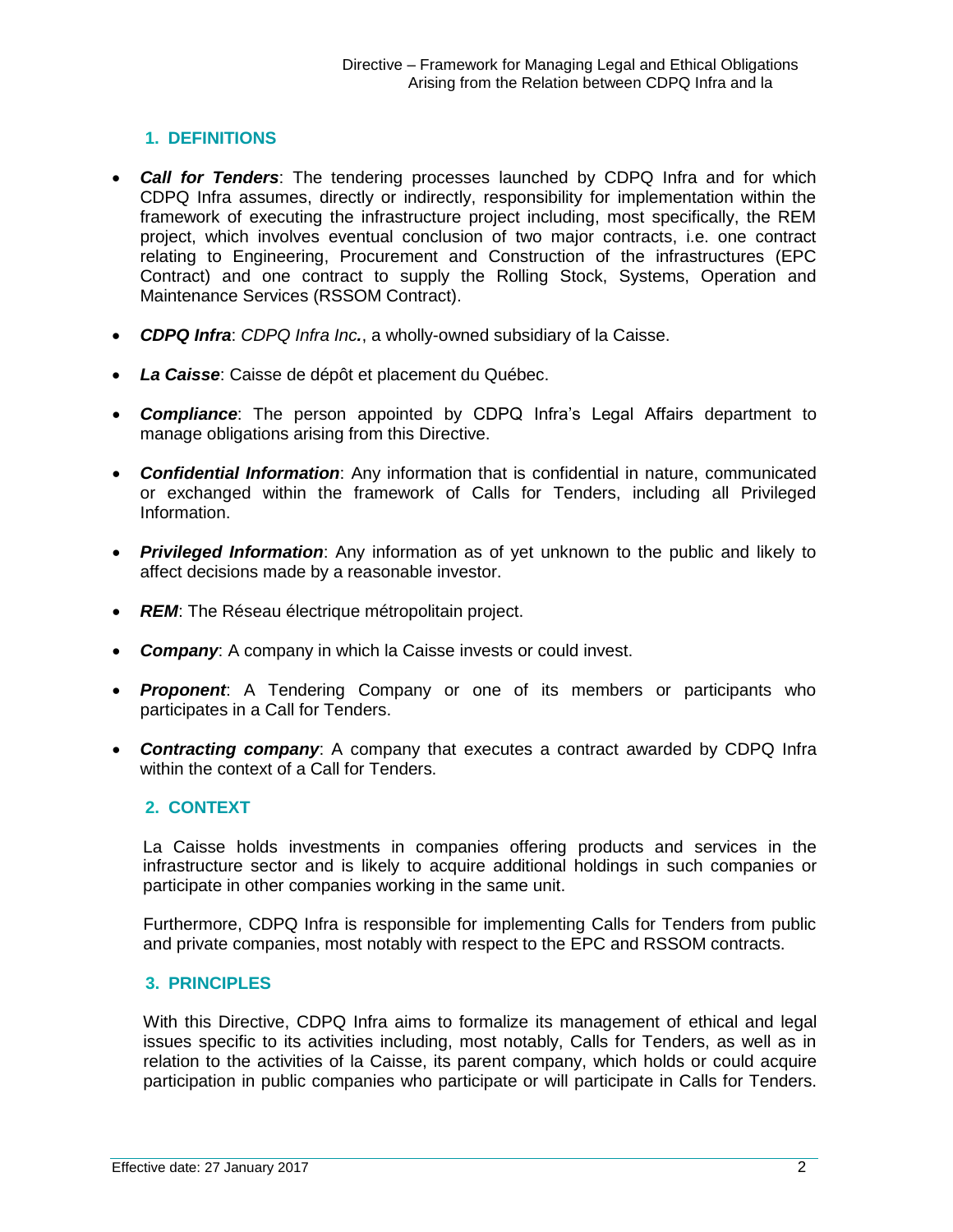CDPQ Infra therefore shall provide itself with the best legal and ethical measures, as described hereunder.

## <span id="page-2-0"></span>**4. LEGAL AND ETHICAL MEASURES**

#### <span id="page-2-1"></span>**4.1 THE ETHICAL WALL**

An ethical wall shall be established between la Caisse and CDPQ Infra, in accordance with the terms and conditions set forth in Appendix 1.

This wall shall be implemented as of the adoption of the present Directive.

#### <span id="page-2-2"></span>**4.2 GENERAL MEASURES RELATIVE TO SECURITIES TRANSACTIONS**

Strict compliance with the provisions pertaining to the Ethical Wall shall permit CDPQ Infra to complete the Calls for Tenders in which it is involved or will be involved in the future, in accordance with the ethical rules applicable to that type of process as well as any contractual obligations arising out of such, most specifically, compliance with regulations pertaining to conflicts of interest, confidentiality, and laws relating to securities and competition.

#### <span id="page-2-3"></span>**4.3 MEASURES SPECIFIC TO CONFIDENTIAL INFORMATION EXCHANGED DURING REQUESTS FOR PROPOSALS**

CDPQ Infra shall resort to an Ethical Wall in order to protect the integrity of any Call for Tenders process it implements and to ensure compliance with any contractual obligations arising out of such, restricting, most notably, access to Confidential Information by la Caisse, its directors or employees, including any Confidential Information that could constitute Privileged Information pertaining to a Tendering Company or Contracting Company.

Any communication within the context of a Call for Tenders with a Tendering Company or Contracting Company must be done in accordance with the terms and conditions set forth in the Call for Tenders. Neither CDPQ Infra nor its employees or directors shall grant la Caisse or its employees access to Confidential Information unless permitted to do so under the terms set forth in the Call for Tenders or in accordance with related contractual documentation.

Thus, no Confidential Information shall be communicated by CDPQ Infra or its employees to la Caisse or one of its employees other than employees of la Caisse who are duly authorized for that purpose and regarding whom specific ethical measures were undertaken by la Caisse and CDPQ Infra.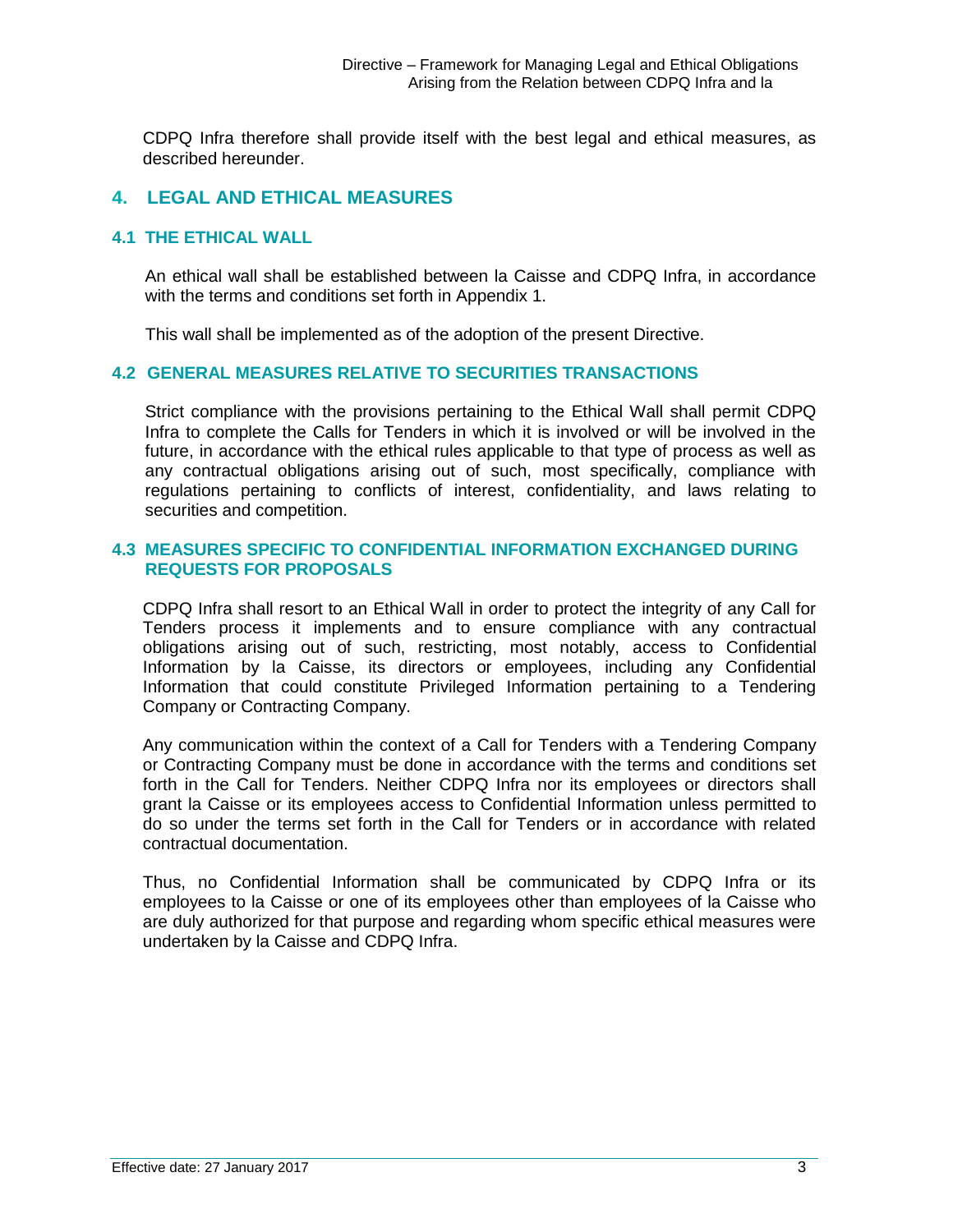# <span id="page-3-0"></span>**5. DIRECTIVE APPROVAL**

This directive was approved on this twenty-seventh day of January, 2017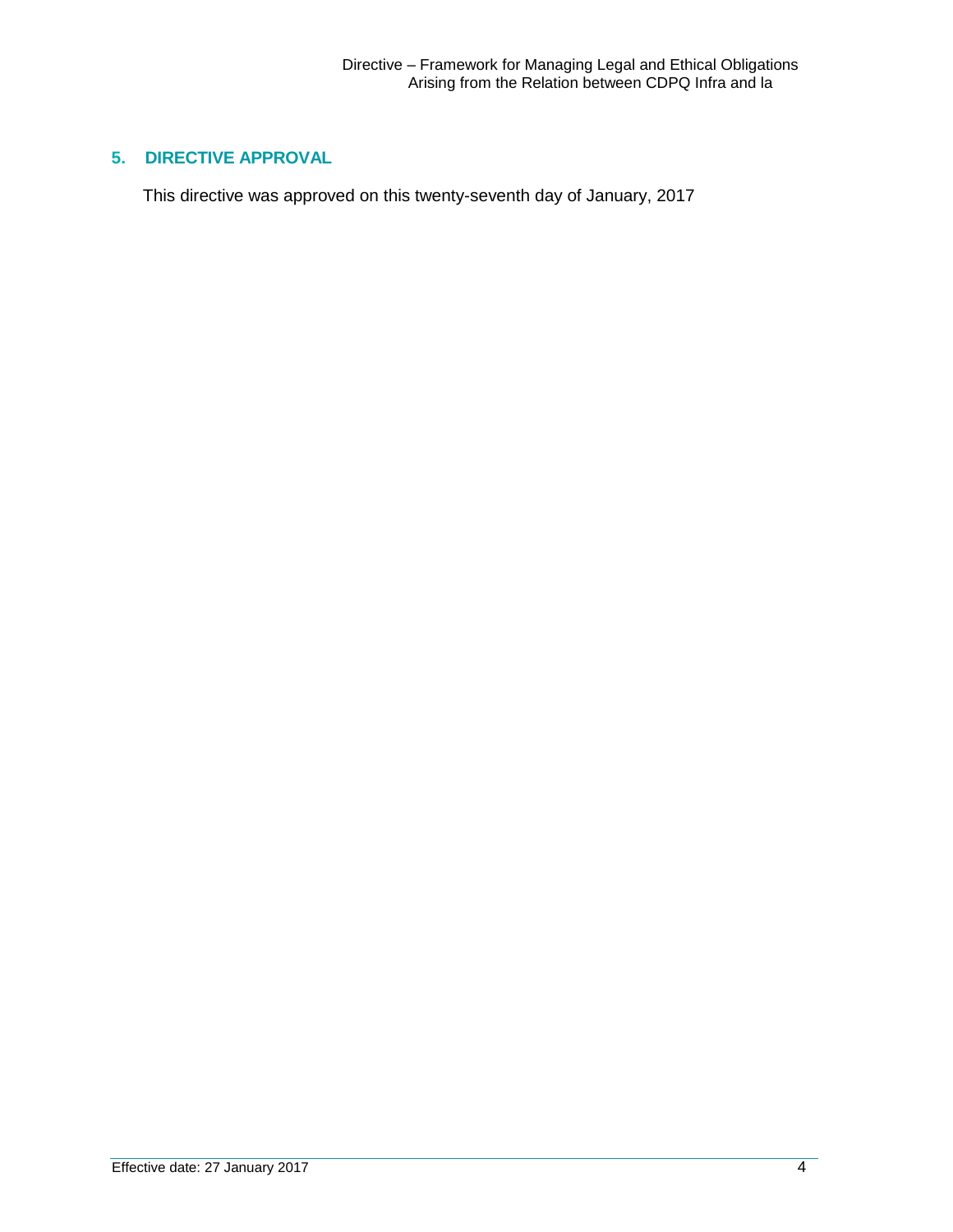# **APPENDIX 1 – THE ETHICAL WALL**

Unless the context indicates otherwise, capitalized terms in this Appendix 1 – *The Ethical Wall* have the same meaning as stipulated in *Directive – Framework for Managing Legal and Ethical Obligations Arising from the Relation between CDPQ Infra and CDPQ*.

- Physical segregation of la Caisse and CDPQ Infra employees and files into separate offices with key card-regulated access restricted to CDPQ Infra employees only. In the same way, CDPQ Infra's employees do not have access to la Caisse's premises in the following locations: A6 (Credit), A9 (Risk), A12 (Legal Affairs) and B7 (Equity Markets), unless they have received pre-approval. Furthermore, a limited number of la Caisse employees shall be permitted to have access to CDPQ Infra's offices, in accordance with the conditions pre-established between la Caisse and CDPQ Infra compliance officers.
- Practices for protecting the confidentiality of Tendering Companies' or Contracting Companies' documents and files, as well as practices for disposing of or destroying the said documents and files shall protect the confidentiality of the Confidential Information contained therein.
- As part of the Call for Tenders process, CDPQ Infra shall minimize requests for services normally rendered to it by la Caisse, as well as the number of la Caisse employees involved. In such cases, these services shall be rendered so as to ensure that neither la Caisse nor its employees, other than authorized la Caisse employees, have access to Confidential Information, and that no Confidential Information is distributed within la Caisse. Administrative services relating to Calls for Tenders that la Caisse may provide to CDPQ Infra include: (i) services pertaining to the installation and securing of CDPQ Infra's IT system used to manage Calls for Tenders; (ii) certain specific la Caisse team members, including the Investment team, who may also collaborate with CDPQ Infra within the context of a Call for Tenders and, in such cases, specific ethical measures shall be undertaken so that said individuals do not transmit any Confidential Information to la Caisse and its employees including, most particularly, by signing an ethical commitment to that end; and, lastly, (iii) the respective Public Affairs teams of la Caisse and CDPQ Infra who may share certain Confidential Information, but only information required for efficient management of public communications in respect of the Call for Tenders.
- Employees shall undergo training sessions and receive regular reminders regarding the rules governing the Ethical Wall. The said training and reminders may relate to one or several of the following aspects:
	- Content of CDPQ Infra's Code of Ethics, the Directive pertaining to communications during CDPQ Infra's selection process and the content of the Call for Tenders, as well as all contractual obligations relating to ethical matters arising out of such, including those pertaining to the confidentiality, conflict of interests, Privileged Information, insider trading as well as competition.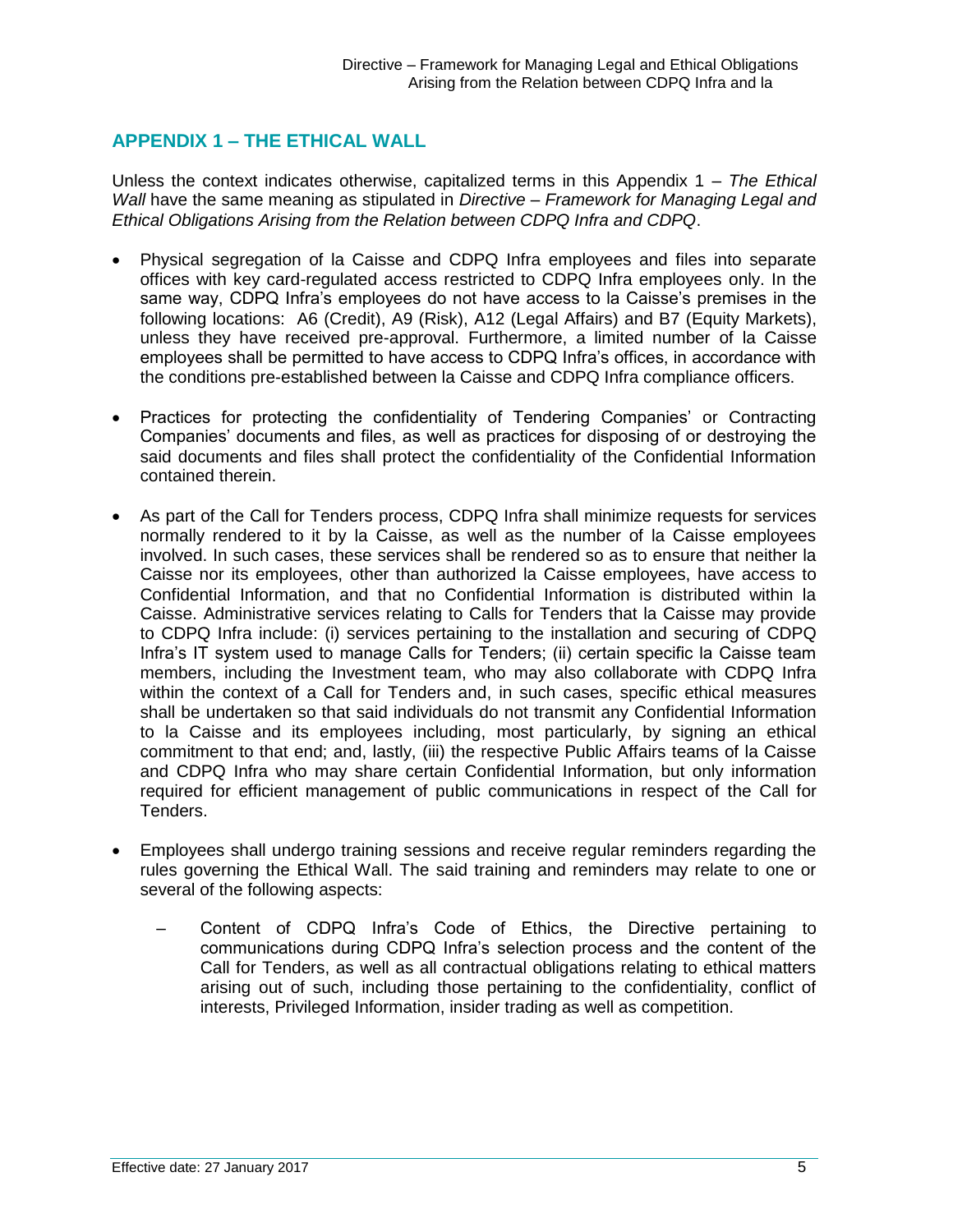- The nature of Confidential Information, including Privileged Information, and the legal restrictions or contractual obligations of the Call for Tenders pertaining to the transmission and use of such information.
- The legal consequences of violating the restrictions or measures relating to the transmission and use of Confidential Information, including Privileged Information, contractual, civil and criminal liability, criminal or disciplinary procedures relating to securities and competition, as well as internal disciplinary measures.
- A Declaration covering the rules governing the Ethical Wall as well as contractual obligations covering the Call for Tenders pertaining to the REM was already signed by CDPQ Infra's employees, prior to adoption of this directive. CDPQ Infra employees shall be required to acknowledge in writing, on an annual basis, the Rules Governing the Ethical Wall and compliance with the ban on communicating or soliciting Confidential Information pertaining to the Call for Tenders or the Tendering Companies or Contracting Companies. This acknowledgement shall incorporate all of the components set forth in the form included in Appendix 2, but may be adapted in order to take into account this new circumstance and any new project in which CDPQ Infra may be involved.
- Compliance shall evaluate the effectiveness of the Ethical Wall on an ongoing basis and address all or any ethical questions that are brought to its attention.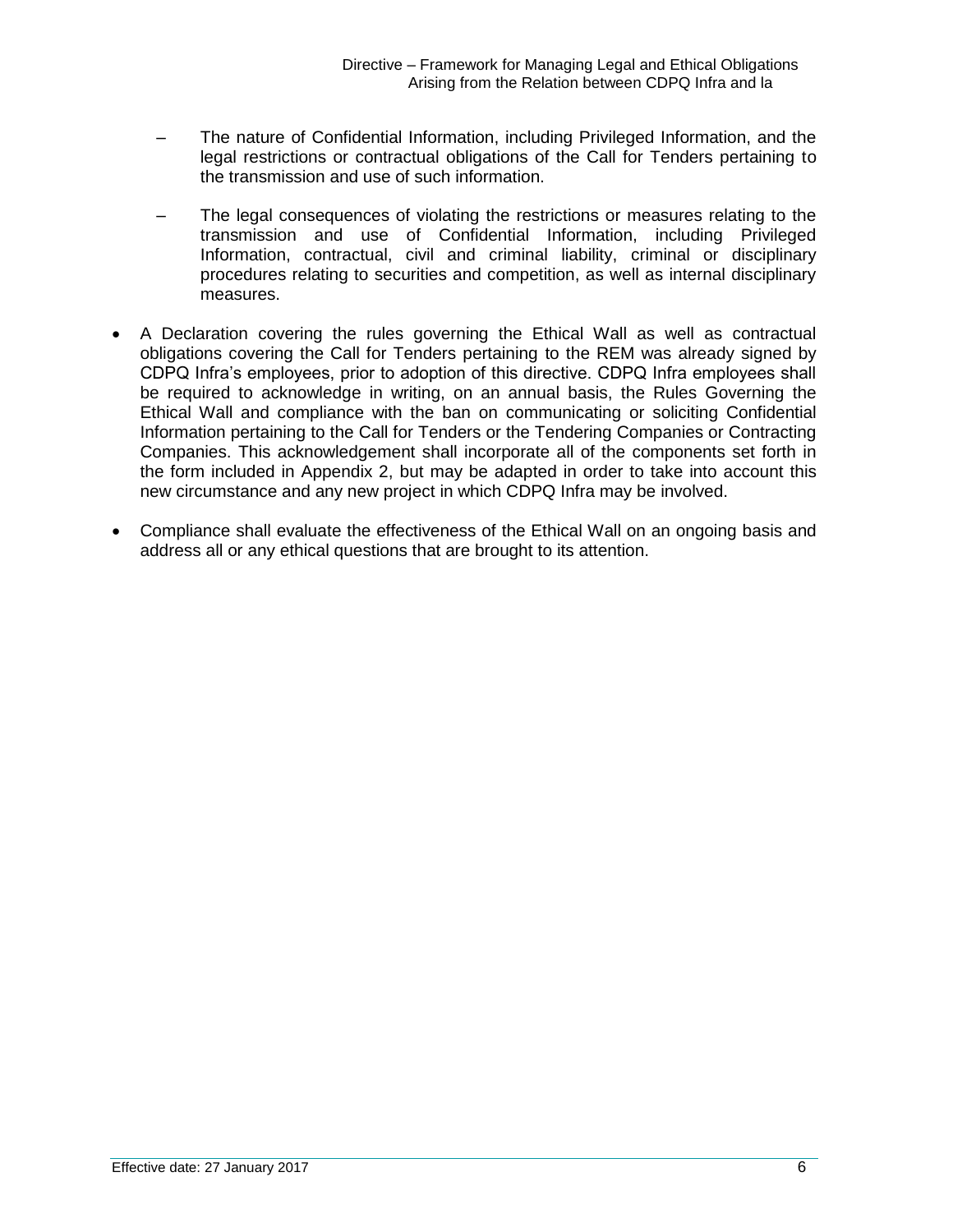#### **APPENDIX 2 – WRITTEN ACKNOWLEDGEMENT BY EMPLOYEES OF THE RULES GOVERNING THE ETHICAL WALL**

I have read the Directive – *Framework for Managing Legal and Ethical Obligations Arising from the Relation between Caisse de dépôt et de placement and CDPQ Infra Inc., which* affirms the existence of an Ethical Wall established between la Caisse and CDPQ Infra (the **"Ethical Wall"**).

I understand that the Ethical Wall aims to contain all Confidential Information held by CDPQ Infra regarding Tendering Companies and Contracting Companies (the **"Companies"**) listed in an Appendix to the Written Acknowledgement. As a CDPQ Infra employee or as a la Caisse employee who has been authorized to collaborate with CDPQ Infra's team within the context of Calls for Tenders (or other projects – to be specified), I acknowledge that I have access to Confidential Information, including Privileged information pertaining to these Companies (the **"Information"**).

I hereby acknowledge that I have a duty to refrain from any action or decision which could adversely affect the Ethical Wall.

More specifically, and without limiting the generality of the foregoing, I hereby agree to:

- Carefully read the applicable provisions of *CDPQ Infra's Code of Ethics, policies and directives* as well as the Calls for Tenders that affect, most specifically, confidentiality, conflicts of interest, safety, communications between stakeholders in the Calls for Tenders and communications with CDPQ or any of its subsidiaries and their directors, employees, advisers and respective consultants (collectively referred to as **"CDPQ Group"**).
- Refrain from communicating, disclosing or exchanging Confidential Information relating to the Calls for Tenders, including for the REM, with CDPQ Group or any other party except within the process duly authorized under the Call for Tenders or any CDPQ Infra policy or directive to that effect.
- Undertake appropriate measures to protect the confidentiality of Confidential Information relating to the Calls for Tenders, regardless of the manner or method in which it is transmitted, discussed, exchanged or saved, including to advisers and consultants or any other person or entity directly or indirectly implicated in the Calls for Tenders or other projects on behalf of CDPQ Infra, when required. For example, printing of Confidential Information must be done in protected mode; no Confidential Information may be placed on or left on desks unless the person who has guardianship of the information is present, the said information shall be kept, when no supervision is possible, in locked or secured areas; any Confidential Information in paper form that is to be disposed of shall be shredded or disposed of in containers designated for that purpose, ensuring that no document containing Confidential Information is disposed of in waste or recycling bins, regardless of location; no Confidential Information shall be transmitted via USB key, etc.
- Refrain from soliciting Confidential Information from the CDPQ Group pertaining to companies or subsidiaries of companies involved in any of the said Companies,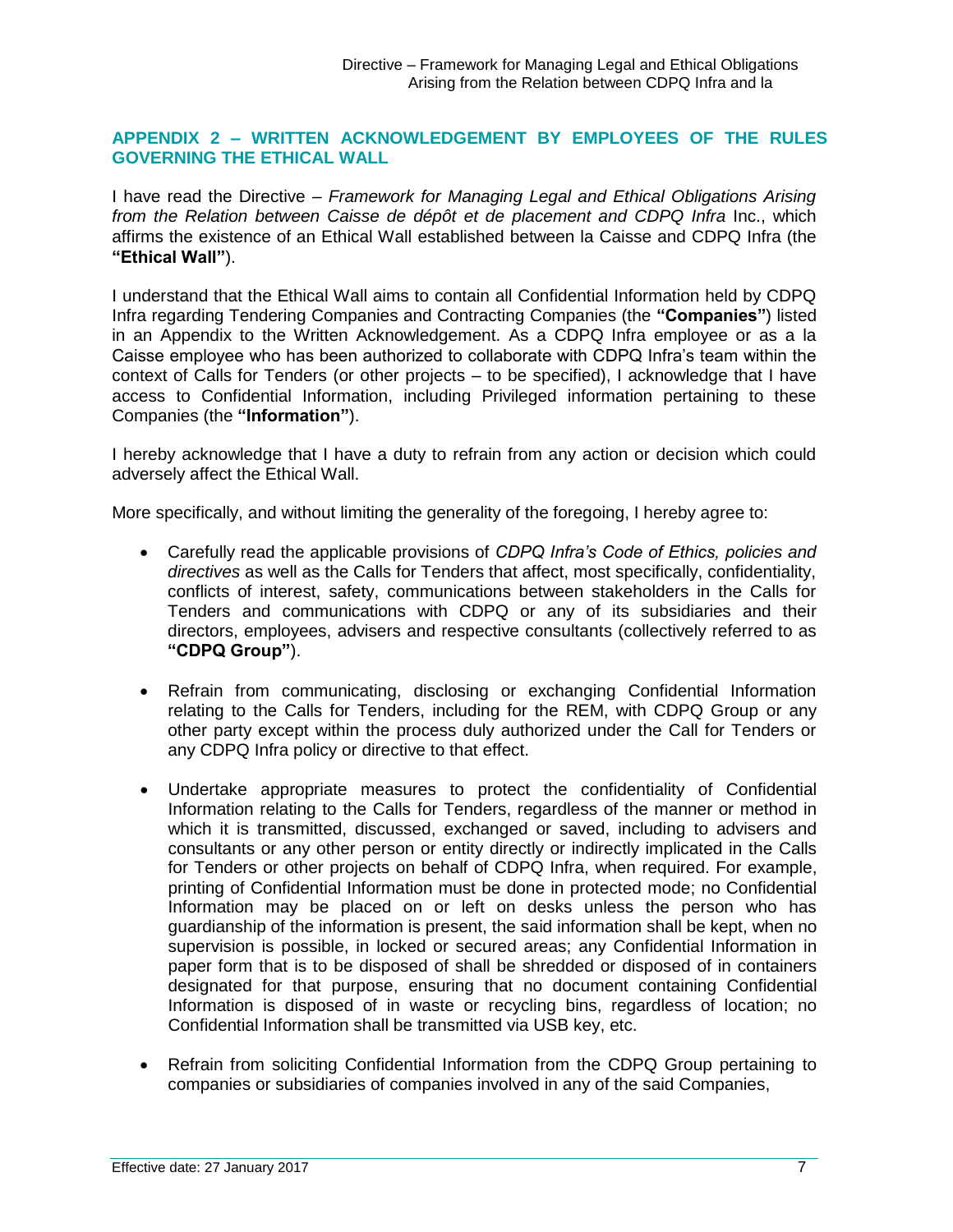regardless of the nature of this information, and to comply with all measures implemented by means of a directive relating to an Ethical Wall.

- Immediately notify CDPQ Infra's Director of Legal Affairs or, in his absence, CDPQ Infra's Director of Human Resources or REM's Director of Legal Affairs, whenever there is doubt regarding the application or when there has been a violation of the *Code of Ethics, CDPQ Infra's Directive relating to communication of policies or directives*, the provisions of the Calls for Tenders, most particularly with regards to confidentiality, conflict of interests or competition, or for any other ethical matter.
- Refrain from discussing any matter pertaining to Calls for Tenders, including that of the REM, in places where protection of Confidential Information cannot be ensured, particularly in public places such as elevators, washrooms and other common areas.
- Be sure not to leave Confidential Information in conference rooms and to erase all traces of information on white boards in conference rooms.
- Transmit and save Confidential Information through computer devices and systems made available to CDPQ Infra by la Caisse, including those made available to CDPQ Infra's advisers and consultants and any other person or entity involved in the Calls for Tenders or other projects on behalf of CDPQ Infra.
- Undertake all appropriate measures to dispose of documents in accordance with CDPQ Infra's policies and directives, the provisions set out in the Calls for Tenders, or in accordance with the contractual obligations to CDPQ Infra is subject.
- Return all Confidential Information to a designated member of my team in case of termination of employment, and to notify CDPQ Infra's Directors of Legal Affairs and Human Resources of such.
- Unless formally authorized otherwise, refrain from discussing or exchanging information pertaining to a business transaction involving CDPQ Group and a Company, and to refrain from participating in any manner whatsoever in the analysis and decision-making process pertaining to any business transaction that may take place between CDPQ Group and a Company.
- Comply with all measures pertaining to communications as set forth in the Directive relating to communications issued by CDPQ Infra.
- If a document contains both Confidential Information and non-confidential information, I will ensure that the confidential sections of the document relating to the Calls for Tenders, including for the REM, are redacted before being transmitted, including to CDPQ Group.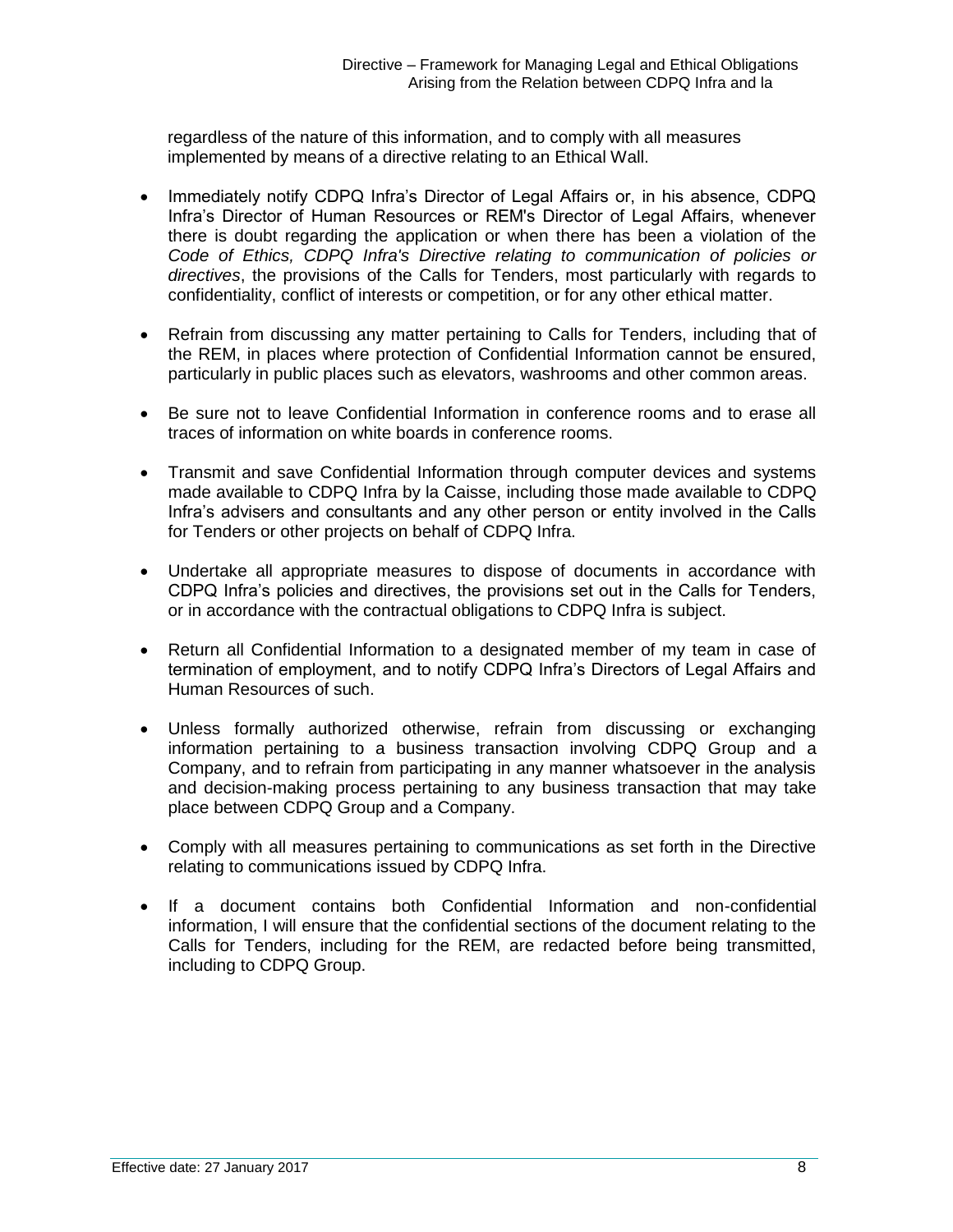Unless the context indicates otherwise, capitalized terms in this acknowledgement have the same meaning as stipulated in the *Directive – Framework for Managing Legal and Ethical Obligations Arising from the Relation between CDPQ Infra and CDPQ* or in its *Appendix 1 – The Ethical Wall*.

I have signed on:

Name Signature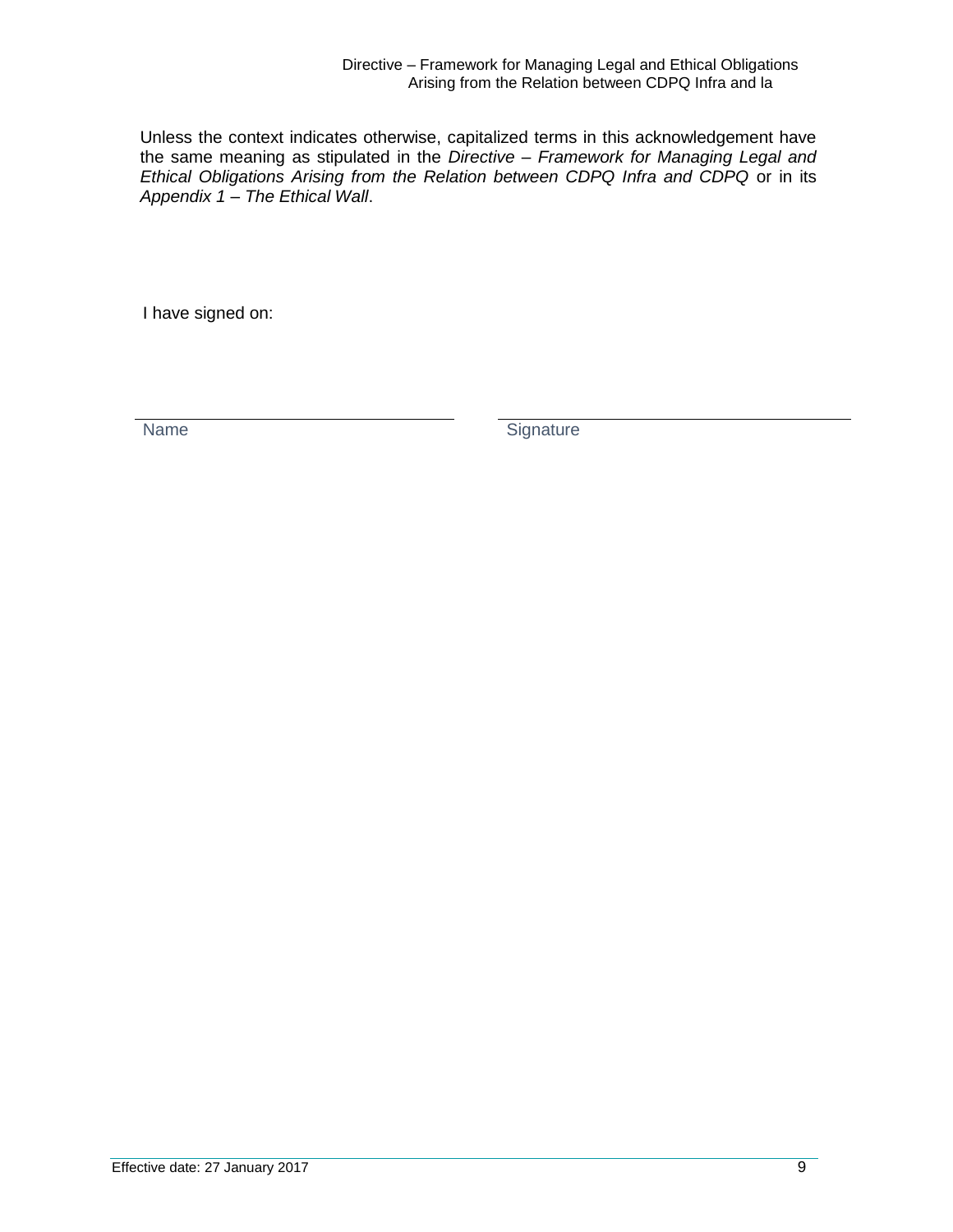### <span id="page-9-0"></span>**APPENDIX TO THE WRITTEN ACKNOWLEDGEMENT**

### <span id="page-9-1"></span>**LIST OF COMPANIES**

#### **a) Tendering Companies**

#### **Groupe NouvLR**

- SNC Lavalin Grands Projets Inc.
- Dragados Canada Inc.
- Groupe Aecon Québec Ltée
- Pomerleau Inc.
- EBC Inc.
- SNC Lavalin Inc.
- Aecom Consultants Inc.

#### **Kiewit-Eurovia, un partenariat**

- Construction Kiewit Cie
- Eurovia Québec Grands Projets Inc.
- WSP Canada Inc.
- Parsons Inc.

#### **Alliance Montréal Mobilité (AMM)**

- Parsons Inc.
- Hyundai Rotem Company
- RATP Dev Canada Inc.
- Thales Canada Inc.